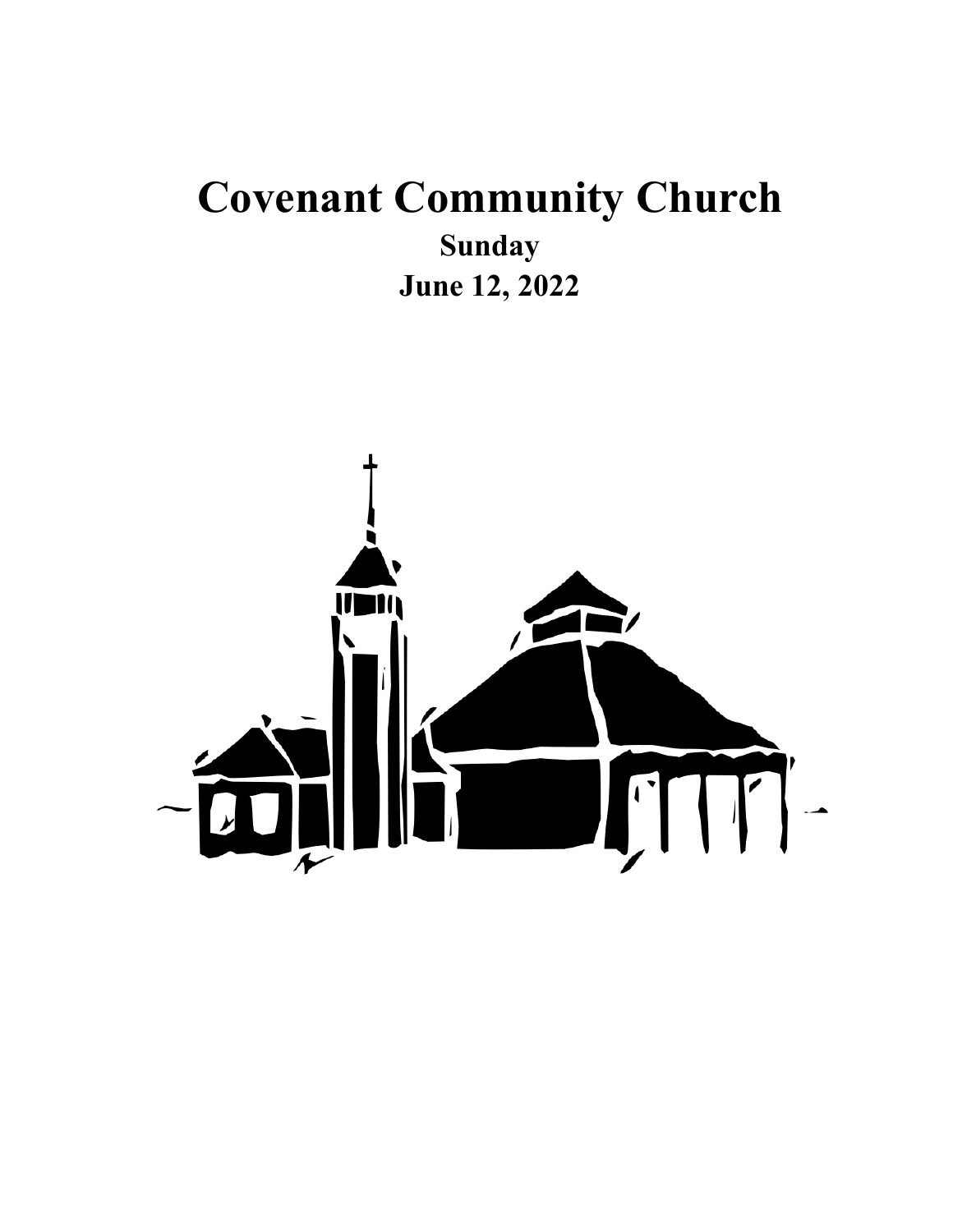## **We Gather**

Welcome and Announcements

\*Call to Worship

Leader: O Holy Trinity, One God in Three Persons, **People: We behold in the splendor of creation your majesty and our responsibility.**

Leader: O Holy Trinity, One God in Three Persons **People: We behold in the face of Jesus Christ your divinity and our humanity**

Leader: O Holy Trinity, One God in Three Persons **People: We behold in the Spirit of truth your glory and our calling. Bound to you forever, we will ever praise your name!**

\*Confession

#### Call to Confession

By faith in Jesus Christ, we are given access to the grace of God. Standing in that grace, we now confess our sins before God, seeking forgiveness and peace.

#### **Prayer of Confession**

**Triune God, within your own life there is mutuality, equality, and unity in diversity. Though we are made in your image, we confess that we distort the triune life. Instead of seeking mutual welfare and the common good, we seek our own gain. Instead of living in equality, justice and respect, we construct systems that are unjust. We devise ways to elevate ourselves over others, and disrespectful thoughts, words, and actions still surface in us. We allow differences to divide us and lead to brokenness. Holy God, forgive us. Restore in us, and in our life together, the divine image you intend. Make us tender in mutuality. Make us generous in equality. Make us grateful in diversity. We pray to be one with you and one another through Jesus Christ our Lord. Amen**

#### Declaration of Forgiveness

Friends, we are still standing in the grace of Christ. Because God's love has been poured into our hearts through the Holy Spirit, we are set free to love God and neighbor, and to work for the reconciliation of the world. **We have peace with God through our Lord Jesus Christ. Thanks be to God!**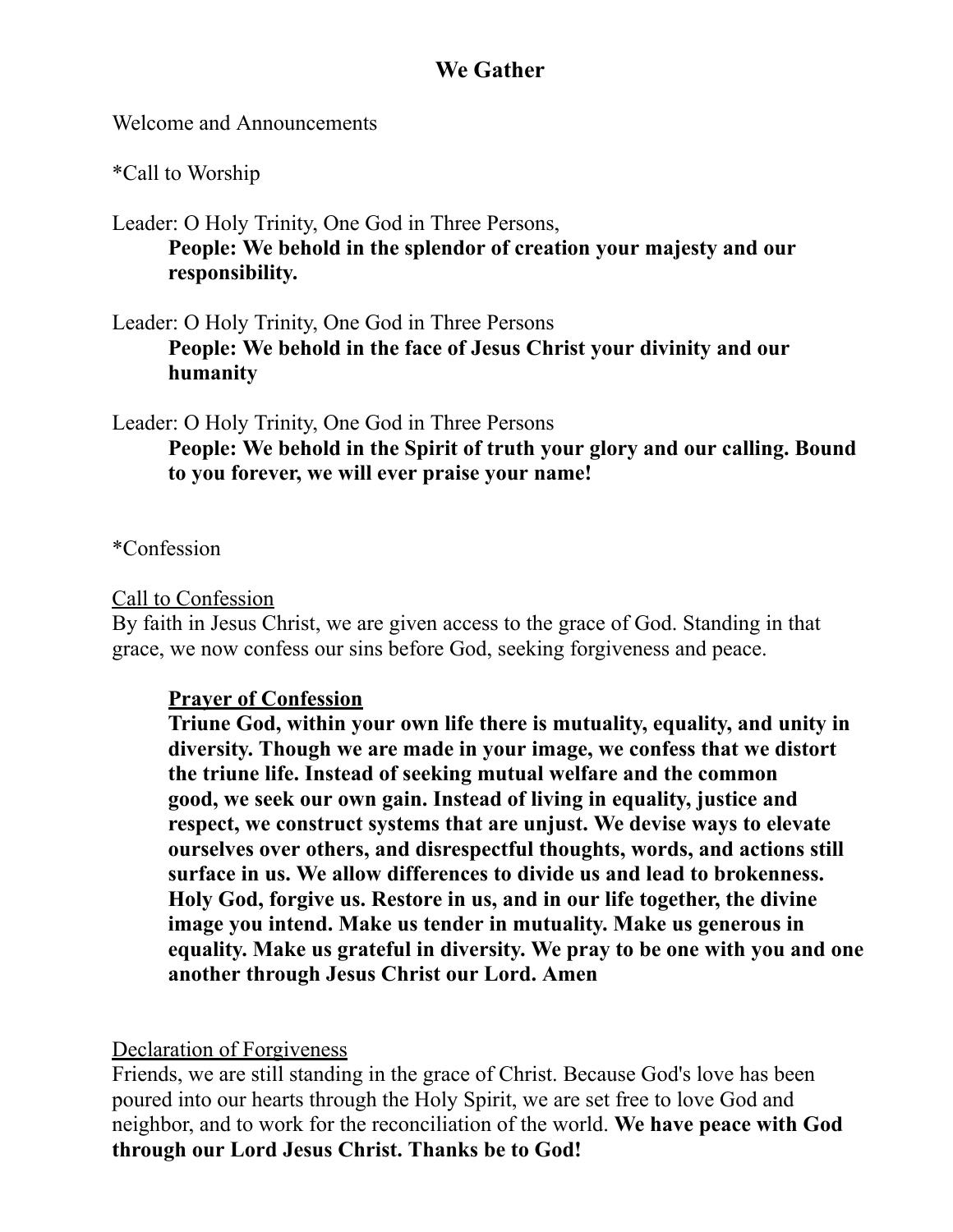\*Opening Hymn #94 Sometimes a Light Surprises

\*Opening Prayer and Lord's Prayer

**Our Father who art in heaven, hallowed be thy name. Thy kingdom come, thy will be done on earth as it is in heaven. Give us this day our daily bread, and forgive us our sins, as we forgive those who sin against us, and lead us not into temptation, but deliver us from evil. For thine is the kingdom, and the power, and the glory, forever. Amen**

### **We Hear the Word**

Scripture: John 16:12-15

The Word of the Lord. **Thanks be to God.**

Sermon

## **We Respond**

Interlude

\*Hymn #2 As the Deer

Prayers of the People Pastoral Prayer Presentation of Tithes and Offerings

> \*Offering Response *Seek ye first the kingdom of God and God's righteousness, and all these things shall be added unto you. Allelu, Alleluia.*

\*Prayer of Dedication